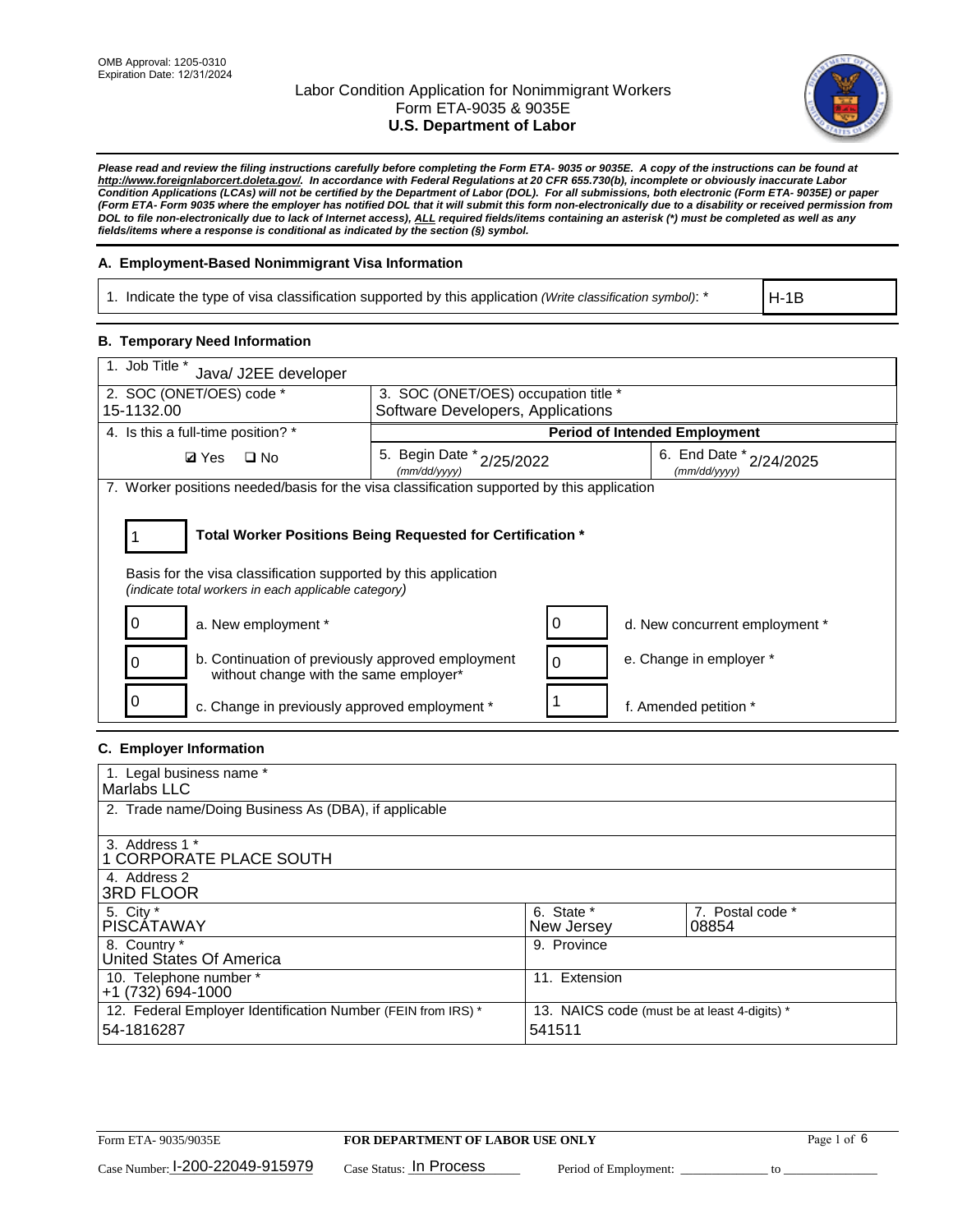

# **D. Employer Point of Contact Information**

**Important Note**: The information contained in this Section must be that of an employee of the employer who is authorized to act on behalf of the employer in labor certification matters. The information in this Section must be different from the agent or attorney information listed in Section E, unless the attorney is an employee of the employer.

| 1. Contact's last (family) name *               | 2. First (given) name * |                          | 3. Middle name(s)         |
|-------------------------------------------------|-------------------------|--------------------------|---------------------------|
| Vidyadharan                                     | Sanjay                  |                          |                           |
| 4. Contact's job title *<br>Chief Legal Officer |                         |                          |                           |
| 5. Address 1 *<br>1 CORPORATE PLACE SOUTH       |                         |                          |                           |
| 6. Address 2<br>3RD FLOOR                       |                         |                          |                           |
| 7. City $*$<br><b>PISCÁTAWAY</b>                |                         | 8. State *<br>New Jersey | 9. Postal code *<br>08854 |
| 10. Country *<br>United States Of America       |                         | 11. Province             |                           |
| 12. Telephone number *                          | 13. Extension           | 14. E-Mail address       |                           |
| +1 (732) 694-1000                               | 1600                    | sanjay@marlabs.com       |                           |

# **E. Attorney or Agent Information (If applicable)**

**Important Note**: The employer authorizes the attorney or agent identified in this section to act on its behalf in connection with the filing of this application.

| 1. Is the employer represented by an attorney or agent in the filing of this application? *<br>If "Yes," complete the remainder of Section E below. |                            |              |                               |                   | $\Box$ Yes                                           | <b>Ø</b> No |
|-----------------------------------------------------------------------------------------------------------------------------------------------------|----------------------------|--------------|-------------------------------|-------------------|------------------------------------------------------|-------------|
| 2. Attorney or Agent's last (family) name §                                                                                                         | 3. First (given) name $\S$ |              |                               | 4. Middle name(s) |                                                      |             |
| 5. Address 1 §                                                                                                                                      |                            |              |                               |                   |                                                      |             |
| 6. Address 2                                                                                                                                        |                            |              |                               |                   |                                                      |             |
| 7. City §                                                                                                                                           |                            | 8. State §   |                               |                   | 9. Postal code §                                     |             |
| 10. Country §                                                                                                                                       |                            | 11. Province |                               |                   |                                                      |             |
| 12. Telephone number §                                                                                                                              | 13. Extension              |              | 14. E-Mail address            |                   |                                                      |             |
| 15. Law firm/Business name §                                                                                                                        |                            |              | 16. Law firm/Business FEIN §  |                   |                                                      |             |
| 17. State Bar number (only if attorney) §                                                                                                           |                            |              | standing (only if attorney) § |                   | 18. State of highest court where attorney is in good |             |
| 19. Name of the highest State court where attorney is in good standing (only if attorney) §                                                         |                            |              |                               |                   |                                                      |             |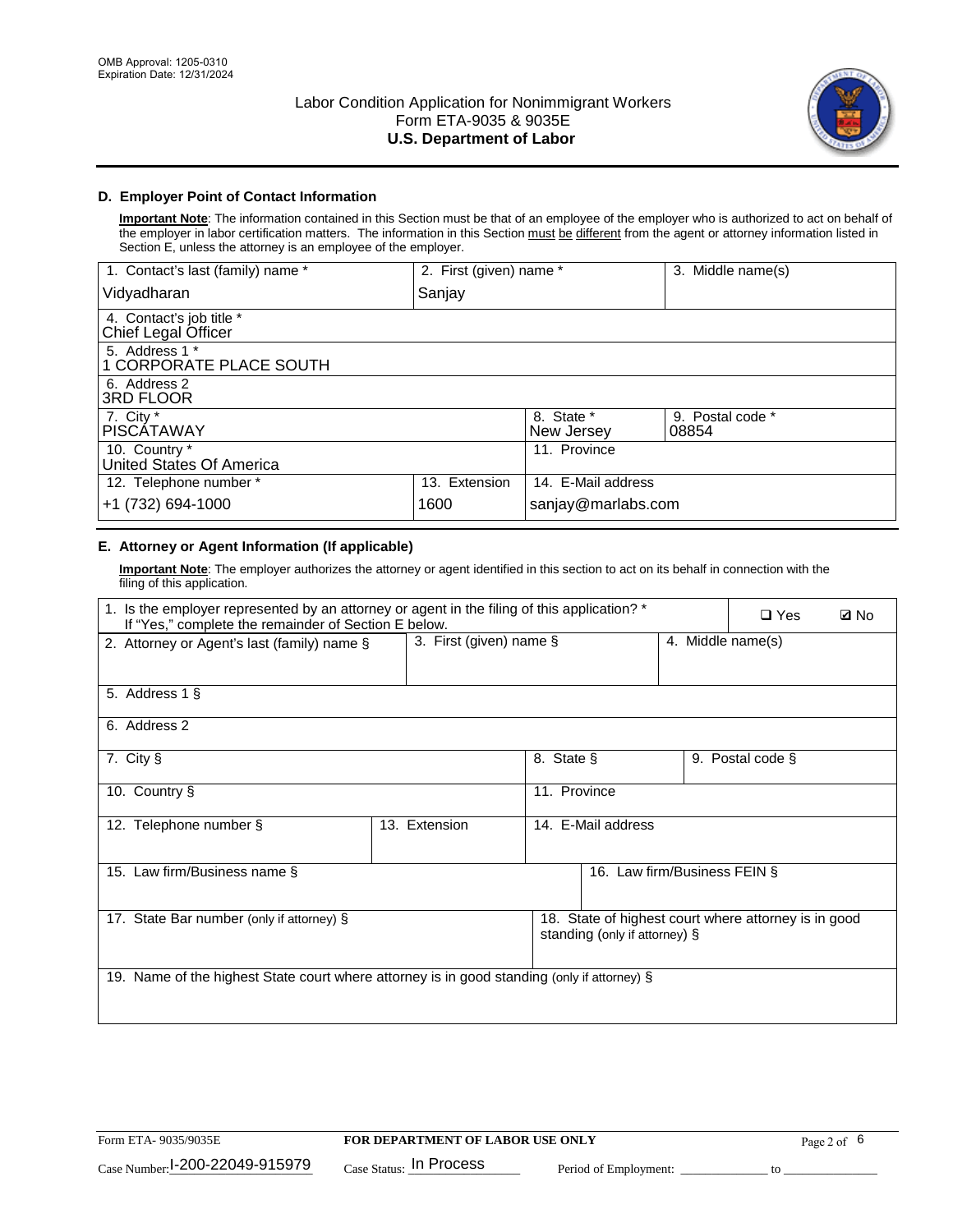

#### **F. Employment and Wage Information**

**Important Note**: The employer must define the intended place(s) of employment with as much geographic specificity as possible. Each intended place(s) of employment listed below must be the worksite or physical location where the work will actually be performed and cannot be a P.O. Box. The employer must identify all intended places of employment, including those of short duration, on the LCA. 20 CFR 655.730(c)(5). If the employer is submitting this form non-electronically and the work is expected to be performed in more than one location, an attachment must be submitted in order to complete this section. An employer has the option to use either a single Form ETA-9035/9035E or multiple forms to disclose all intended places of employment. If the employer has more than ten (10) intended places of employment at the time of filing this application, the employer must file as many additional LCAs as are necessary to list all intended places of employment. See the form instructions for further information about identifying all intended places of employment.

#### a.*Place of Employment Information* 1

|                                                                              | 1. Enter the estimated number of workers that will perform work at this place of employment under<br>the LCA.*                 |  | 1                                        |                      |                          |              |  |
|------------------------------------------------------------------------------|--------------------------------------------------------------------------------------------------------------------------------|--|------------------------------------------|----------------------|--------------------------|--------------|--|
|                                                                              | 2. Indicate whether the worker(s) subject to this LCA will be placed with a secondary entity at this<br>place of employment. * |  |                                          |                      | <b>Ø</b> Yes             | $\square$ No |  |
|                                                                              | 3. If "Yes" to question 2, provide the legal business name of the secondary entity. §                                          |  |                                          |                      |                          |              |  |
|                                                                              | Millipore Sigma                                                                                                                |  |                                          |                      |                          |              |  |
|                                                                              | 4. Address 1 *<br>3050 Spruce St                                                                                               |  |                                          |                      |                          |              |  |
|                                                                              | 5. Address 2                                                                                                                   |  |                                          |                      |                          |              |  |
|                                                                              | 6. City $*$<br>7. County *<br><b>St Louis</b><br>St. Louis                                                                     |  |                                          |                      |                          |              |  |
| 8. State/District/Territory *<br>9. Postal code *<br>63103<br>Missouri       |                                                                                                                                |  |                                          |                      |                          |              |  |
| 10. Wage Rate Paid to Nonimmigrant Workers *<br>10a. Per: (Choose only one)* |                                                                                                                                |  |                                          |                      |                          |              |  |
|                                                                              | □ Hour □ Week □ Bi-Weekly □ Month 回 Year<br>From * \$ 86000 00<br>To: $$$                                                      |  |                                          |                      |                          |              |  |
|                                                                              | 11. Prevailing Wage Rate *<br>11a. Per: (Choose only one)*                                                                     |  |                                          |                      |                          |              |  |
|                                                                              | 84094 00<br>$\mathbf{\hat{S}}$                                                                                                 |  | □ Hour □ Week □ Bi-Weekly □ Month □ Year |                      |                          |              |  |
|                                                                              | Questions 12-14. Identify the source used for the prevailing wage (PW) (check and fully complete only one): *                  |  |                                          |                      |                          |              |  |
| 12.<br>$\Box$                                                                | A Prevailing Wage Determination (PWD) issued by the Department of Labor                                                        |  |                                          |                      | a. PWD tracking number § |              |  |
| 13.<br>$\mathbf v$                                                           | A PW obtained independently from the Occupational Employment Statistics (OES) Program                                          |  |                                          |                      |                          |              |  |
|                                                                              | a. Wage Level (check one): §                                                                                                   |  |                                          | b. Source Year §     |                          |              |  |
|                                                                              | ☑ ॥<br>$\square$ $\square$<br>$\Box$ IV<br>$\Box$ N/A<br>⊓⊥                                                                    |  |                                          | 7/1/2021 - 6/30/2022 |                          |              |  |
| 14.                                                                          | A PW obtained using another legitimate source (other than OES) or an independent authoritative source                          |  |                                          |                      |                          |              |  |
|                                                                              | a. Source Type (check one): §<br>b. Source Year §<br>$\Box$ CBA<br>$\Box$ DBA<br>$\square$ SCA<br>$\Box$ Other/ PW Survey      |  |                                          |                      |                          |              |  |
|                                                                              | c. If responded "Other/ PW Survey" in question 14.a, enter the name of the survey producer or publisher §                      |  |                                          |                      |                          |              |  |
|                                                                              | d. If responded "Other/ PW Survey" in question 14.a, enter the title or name of the PW survey §                                |  |                                          |                      |                          |              |  |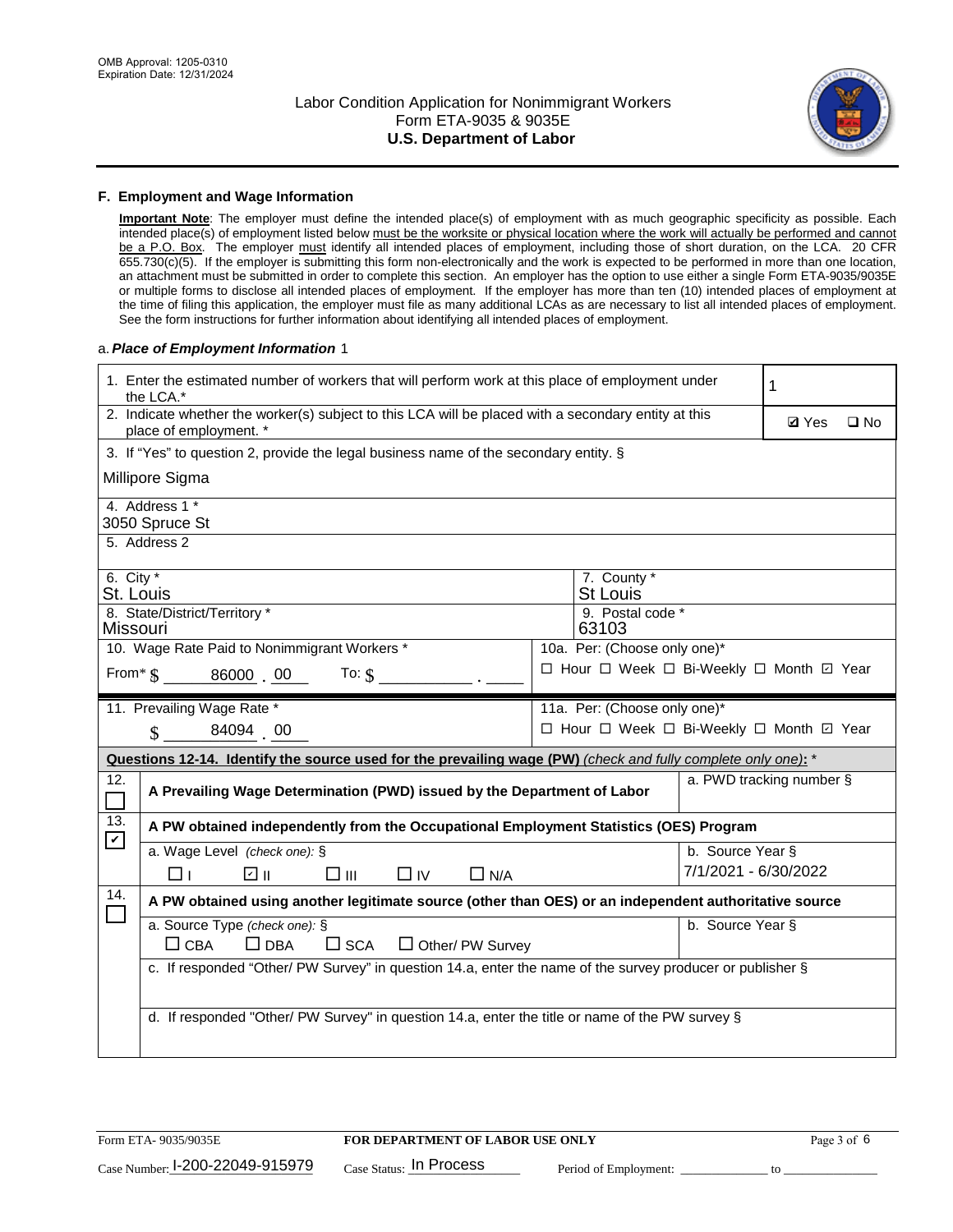

# **G. Employer Labor Condition Statements**

! *Important Note:* In order for your application to be processed, you MUST read Section G of the Form ETA-9035CP - General Instructions for the 9035 & 9035E under the heading "Employer Labor Condition Statements" and agree to all four (4) labor condition statements summarized below:

- (1) **Wages:** The employer shall pay nonimmigrant workers at least the prevailing wage or the employer's actual wage, whichever is higher, and pay for non-productive time. The employer shall offer nonimmigrant workers benefits and eligibility for benefits provided as compensation for services on the same basis as the employer offers to U.S. workers. The employer shall not make deductions to recoup a business expense(s) of the employer including attorney fees and other costs connected to the performance of H-1B, H-1B1, or E-3 program functions which are required to be performed by the employer. This includes expenses related to the preparation and filing of this LCA and related visa petition information. 20 CFR 655.731;
- (2) **Working Conditions:** The employer shall provide working conditions for nonimmigrants which will not adversely affect the working conditions of workers similarly employed. The employer's obligation regarding working conditions shall extend for the duration of the validity period of the certified LCA or the period during which the worker(s) working pursuant to this LCA is employed by the employer, whichever is longer. 20 CFR 655.732;
- (3) **Strike, Lockout, or Work Stoppage:** At the time of filing this LCA, the employer is not involved in a strike, lockout, or work stoppage in the course of a labor dispute in the occupational classification in the area(s) of intended employment. The employer will notify the Department of Labor within 3 days of the occurrence of a strike or lockout in the occupation, and in that event the LCA will not be used to support a petition filing with the U.S. Citizenship and Immigration Services (USCIS) until the DOL Employment and Training Administration (ETA) determines that the strike or lockout has ended. 20 CFR 655.733; and
- (4) **Notice:** Notice of the LCA filing was provided no more than 30 days before the filing of this LCA or will be provided on the day this LCA is filed to the bargaining representative in the occupation and area of intended employment, or if there is no bargaining representative, to workers in the occupation at the place(s) of employment either by electronic or physical posting. This notice was or will be posted for a total period of 10 days, except that if employees are provided individual direct notice by e-mail, notification need only be given once. A copy of the notice documentation will be maintained in the employer's public access file. A copy of this LCA will be provided to each nonimmigrant worker employed pursuant to the LCA. The employer shall, no later than the date the worker(s) report to work at the place(s) of employment, provide a signed copy of the certified LCA to the worker(s) working pursuant to this LCA. 20 CFR 655.734.

1. **I have read and agree to** Labor Condition Statements 1, 2, 3, and 4 above and as fully explained in Section G of the Form ETA-9035CP – General Instructions for the 9035 & 9035E and the Department's regulations at 20 CFR 655 Subpart H. \*

**Ø**Yes ロNo

### **H. Additional Employer Labor Condition Statements –H-1B Employers ONLY**

!**Important Note***:* In order for your H-1B application to be processed, you MUST read Section H – Subsection 1 of the Form ETA 9035CP – General Instructions for the 9035 & 9035E under the heading "Additional Employer Labor Condition Statements" and answer the questions below.

#### *a. Subsection 1*

| 1. At the time of filing this LCA, is the employer H-1B dependent? §                                                                                                                                                                                            |  | ⊡ Yes | □ No      |              |
|-----------------------------------------------------------------------------------------------------------------------------------------------------------------------------------------------------------------------------------------------------------------|--|-------|-----------|--------------|
| 2. At the time of filing this LCA, is the employer a willful violator? $\S$                                                                                                                                                                                     |  |       | ⊡ No      |              |
| 3. If "Yes" is marked in questions H.1 and/or H.2, you must answer "Yes" or "No" regarding<br>whether the employer will use this application ONLY to support H-1B petitions or extensions of<br>status for exempt H-1B nonimmigrant workers? §                  |  |       | $\Box$ No |              |
| 4. If "Yes" is marked in question H.3, identify the statutory basis for the<br>■ \$60,000 or higher annual wage<br>exemption of the H-1B nonimmigrant workers associated with this<br>□ Master's Degree or higher in related specialty<br>$\Box$ Both<br>LCA. § |  |       |           |              |
| H-1B Dependent or Willful Violator Employers -Master's Degree or Higher Exemptions ONLY                                                                                                                                                                         |  |       |           |              |
| 5. Indicate whether a completed Appendix A is attached to this LCA covering any H-1B<br>nonimmigrant worker for whom the statutory exemption will be based <b>ONLY</b> on attainment of a<br>Master's Degree or higher in related specialty. §                  |  |       | ⊡ No      | <b>D</b> N/A |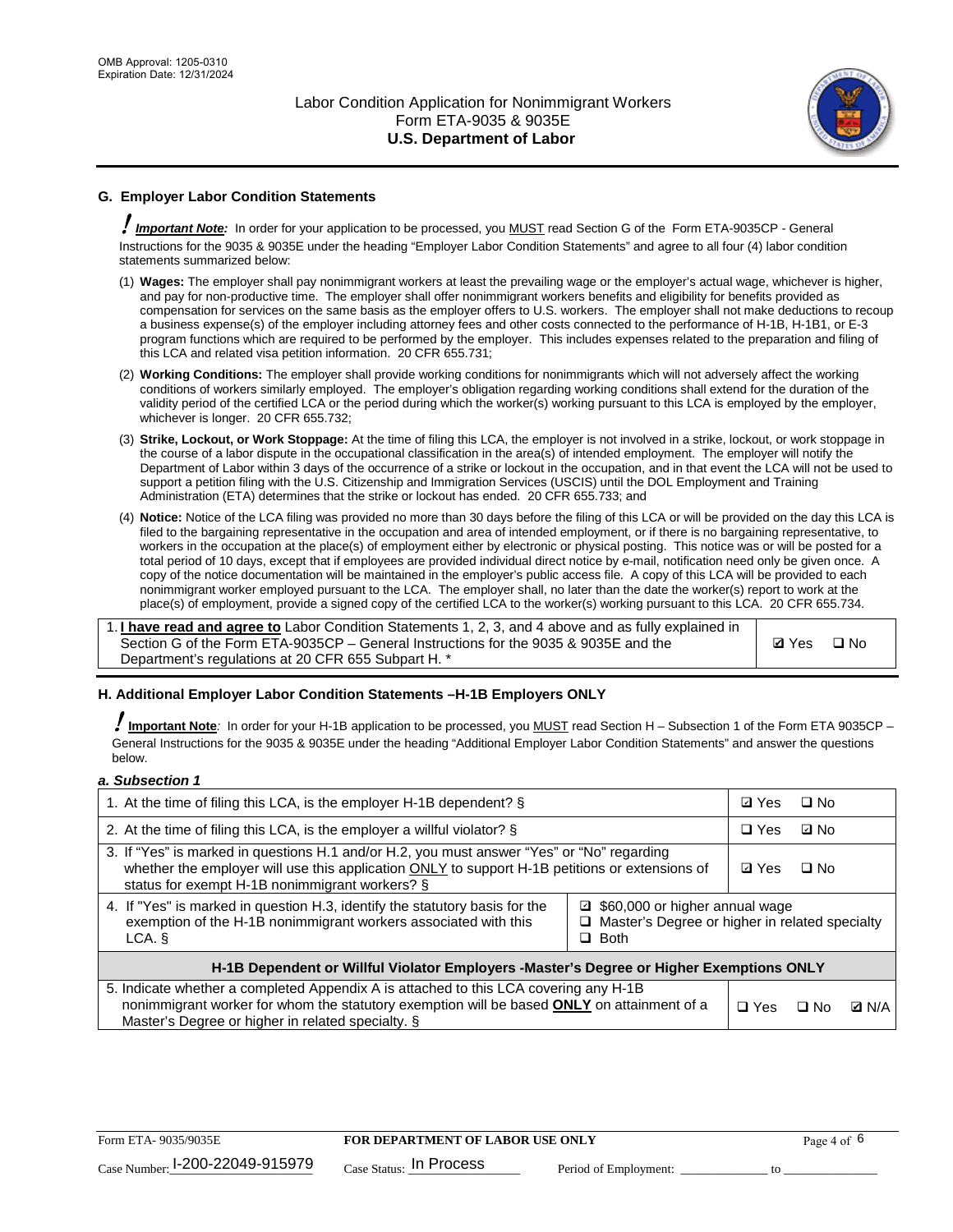

**If you marked "Yes" to questions H.a.1 (H-1B dependent) and/or H.a.2 (H-1B willful violator) and "No" to question H.a.3 (exempt H-1B nonimmigrant workers), you MUST read Section H – Subsection 2 of the Form ETA 9035CP – General Instructions for the 9035 & 9035E under the heading "Additional Employer Labor Condition Statements" and indicate your agreement to all three (3) additional statements summarized below.**

#### *b. Subsection 2*

- A. **Displacement:** An H-1B dependent or willful violator employer is prohibited from displacing a U.S. worker in its own workforce within the period beginning 90 days before and ending 90 days after the date of filing of the visa petition. 20 CFR 655.738(c);
- B. **Secondary Displacement:** An H-1B dependent or willful violator employer is prohibited from placing an H-1B nonimmigrant worker(s) with another/secondary employer where there are indicia of an employment relationship between the nonimmigrant worker(s) and that other/secondary employer (thus possibly affecting the jobs of U.S. workers employed by that other employer), unless and until the employer subject to this LCA makes the inquiries and/or receives the information set forth in 20 CFR 655.738(d)(5) concerning that other/secondary employer's displacement of similarly employed U.S. workers in its workforce within the period beginning 90 days before and ending 90 days after the date of such placement. 20 CFR 655.738(d). Even if the required inquiry of the secondary employer is made, the H-1B dependent or willful violator employer will be subject to a finding of a violation of the secondary displacement prohibition if the secondary employer, in fact, displaces any U.S. worker(s) during the applicable time period; and
- C. **Recruitment and Hiring:** Prior to filing this LCA or any petition or request for extension of status for nonimmigrant worker(s) supported by this LCA, the H-1B dependent or willful violator employer must take good faith steps to recruit U.S. workers for the job(s) using procedures that meet industry-wide standards and offer compensation that is at least as great as the required wage to be paid to the nonimmigrant worker(s) pursuant to 20 CFR 655.731(a). The employer must offer the job(s) to any U.S. worker who applies and is equally or better qualified for the job than the nonimmigrant worker. 20 CFR 655.739.

| 6. I have read and agree to Additional Employer Labor Condition Statements A, B, and C above and |       |           |
|--------------------------------------------------------------------------------------------------|-------|-----------|
| as fully explained in Section H – Subsections 1 and 2 of the Form ETA 9035CP – General           | □ Yes | $\Box$ No |
| Instructions for the 9035 & 9035E and the Department's regulations at 20 CFR 655 Subpart H. §    |       |           |

### **I. Public Disclosure Information**

! **Important Note***:* You must select one or both of the options listed in this Section.

| 1. Public disclosure information in the United States will be kept at: * |  |  |  |  |  |  |  |
|--------------------------------------------------------------------------|--|--|--|--|--|--|--|
|--------------------------------------------------------------------------|--|--|--|--|--|--|--|

**sqrt** Employer's principal place of business □ Place of employment

### **J. Notice of Obligations**

A. Upon receipt of the certified LCA, the employer must take the following actions:

- o Print and sign a hard copy of the LCA if filing electronically (20 CFR 655.730(c)(3));<br>
Maintain the original signed and certified LCA in the employer's files (20 CFR 655.7
- Maintain the original signed and certified LCA in the employer's files (20 CFR 655.705(c)(2); 20 CFR 655.730(c)(3); and 20 CFR 655.760); and
- o Make a copy of the LCA, as well as necessary supporting documentation required by the Department of Labor regulations, available for public examination in a public access file at the employer's principal place of business in the U.S. or at the place of employment within one working day after the date on which the LCA is filed with the Department of Labor (20 CFR 655.705(c)(2) and 20 CFR 655.760).
- B. The employer must develop sufficient documentation to meet its burden of proof with respect to the validity of the statements made in its LCA and the accuracy of information provided, in the event that such statement or information is challenged (20 CFR 655.705(c)(5) and 20 CFR 655.700(d)(4)(iv)).
- C. The employer must make this LCA, supporting documentation, and other records available to officials of the Department of Labor upon request during any investigation under the Immigration and Nationality Act (20 CFR 655.760 and 20 CFR Subpart I).

*I declare under penalty of perjury that I have read and reviewed this application and that to the best of my knowledge, the*  information contained therein is true and accurate. I understand that to knowingly furnish materially false information in the *preparation of this form and any supplement thereto or to aid, abet, or counsel another to do so is a federal offense punishable by fines, imprisonment, or both (18 U.S.C. 2, 1001,1546,1621).*

| 1. Last (family) name of hiring or designated official *   2. First (given) name of hiring or designated official *   3. Middle initial §<br>Vidyadharan | Saniav           |  |
|----------------------------------------------------------------------------------------------------------------------------------------------------------|------------------|--|
| 4. Hiring or designated official title *<br>Chief Legal Officer                                                                                          |                  |  |
| 5. Signature *                                                                                                                                           | 6. Date signed * |  |

| Form ETA-9035/9035E                         | FOR DEPARTMENT OF LABOR USE ONLY   | Page 5 of 6           |  |
|---------------------------------------------|------------------------------------|-----------------------|--|
| $_{\text{Case Number:}}$ 1-200-22049-915979 | $_{\rm Case~S status:}$ In Process | Period of Employment: |  |